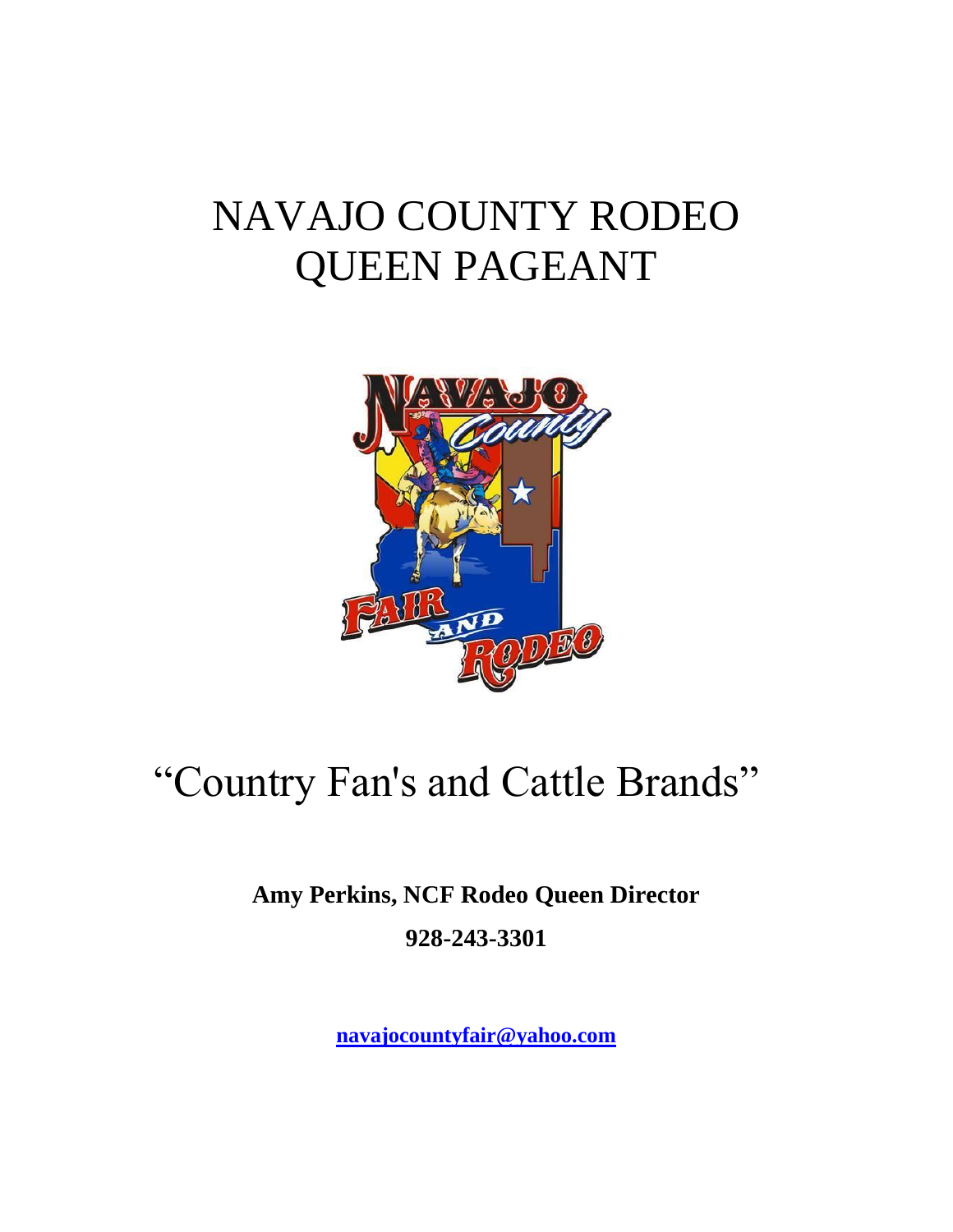We are very excited to have you considering running for the Navajo County Fair and Rodeo Queen Pageant. Our theme this year is "Country Fan's and Cattle Brands". The Pageant will be held October 21<sup>nd</sup> and 22rd, in Holbrook at the Navajo County Fairgrounds. If you have any questions please feel free to call Amy Jo Perkins, Queen Director 928-243-3301.

#### **Orientation Clinic**

Orientation will be August  $27<sup>th</sup>$  At the Navajo County Fairgrounds at 12:00 p.m.

Please arrive on time and in full western attire. Western jeans/pants, shirt, boots, accessories and hat.

Please keep in mind photographs will be taken for news articles, Facebook and rodeo programs.

#### **Requirements**

There will be a \$75 non-refundable pageant fee. We will also require Ad sales for out pageant program. A total of \$100 must be sold, these ads may be business or personal good luck ads from family and friends. (\$50 for half page and \$75 for a full page) Contestants will also receive 50/50 raffle tickets at orientation. These tickets will be sold for \$1 each or 6 for \$5. Each contestant must sell 100 tickets. There will be a high sales achievement award to the girl who raises the most money.

#### *General Pageant Information*

#### **Speech**

The topic will be "Country Fan's and Cattle Brands". The Queen Contestants will be required to give a 2 minute speech, Teen Queen 1 ½ minute speech, and Lil Buckaroo will give a 45 second speech.

Each contestant will also be giving a quick introduction on herself.

#### **Modeling**

Modeling will consist of two rounds. There will be informal and formal modeling. Formal is dress and informal is your choice. (we will go over this more at orientation)

#### **Photogenic**

All contestants will be required to have one colored and one black and white 5x7 headshot. Photo is due with your application and entry fee.

#### **Horsemanship**

Patterns will be handed out at orientation. Each girl will do one pattern and a hot lap. Queen and Teen Queen will also carry a flag. Attire will be plain white long-sleeved button up shirt, black or blue jeans, hat, belt and boots.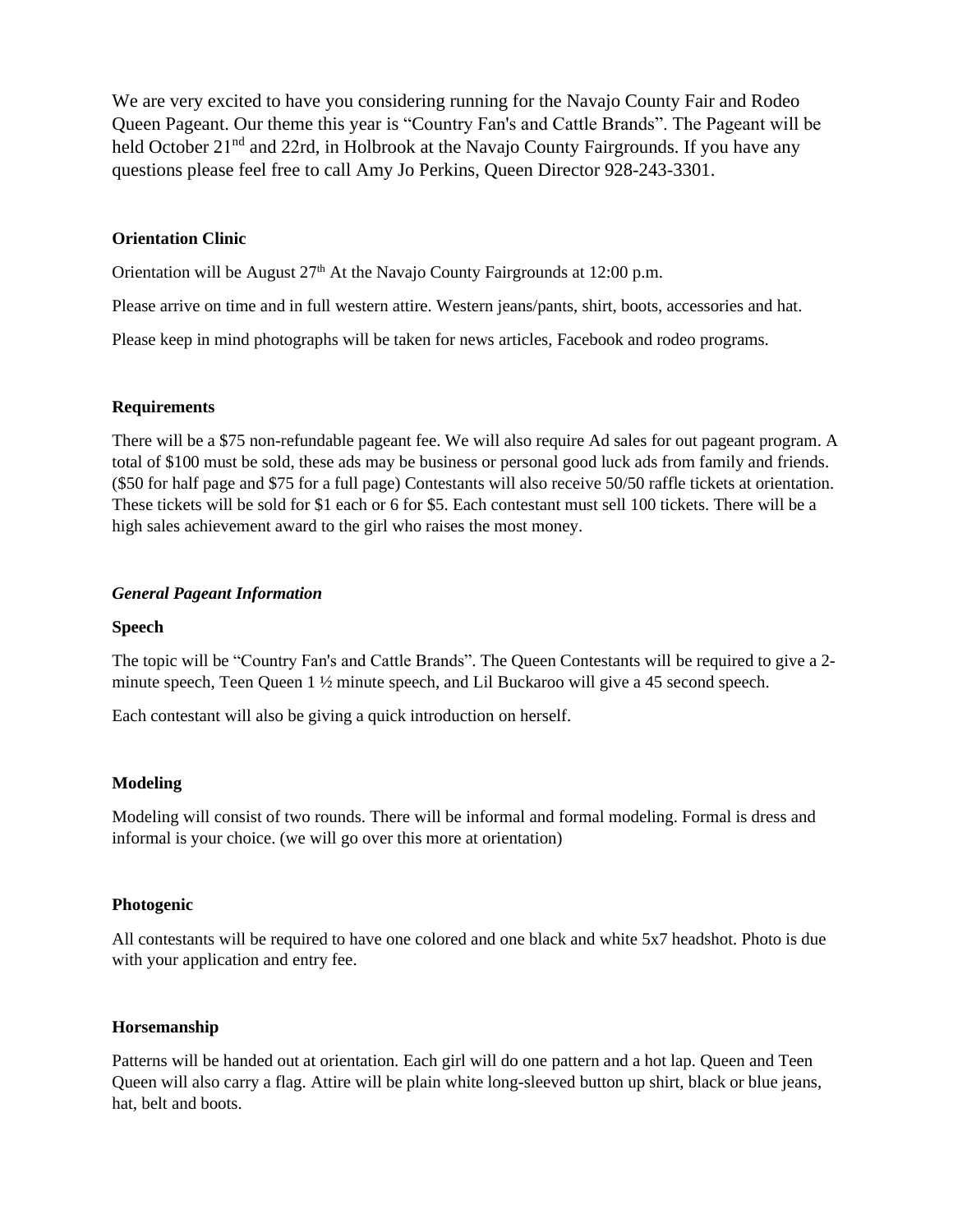#### **Private Interviews**

Western attire of your choice. Queen interview will be 10 minutes, Teen Queen 8 minutes, and Lil Buckaroo will be 5 minutes.

#### **Extemporaneous Questions**

Will be asked during the speech and introduction portion or the pageant. All contestants will be asked a personality question as well as a rodeo/current event questions.

#### **Personality and Appearance**

Will be judged throughout the pageant

#### **Written Test**

Questions will be multiple choice, fill in the blank and/or diagram. It will be used to judge your knowledge of the following:

Horse Related and Rodeo Knowledge

Current Events/Holbrook and Navajo County

Etiquette

Abbreviations

#### **Ages (on date of pageant)**

Queen 18-25

Teen Queen 13-17

Lil Buckaroo 8-12

(Navajo County Queen board has the right to change the ages depending on the number of girls running so we can fill titles)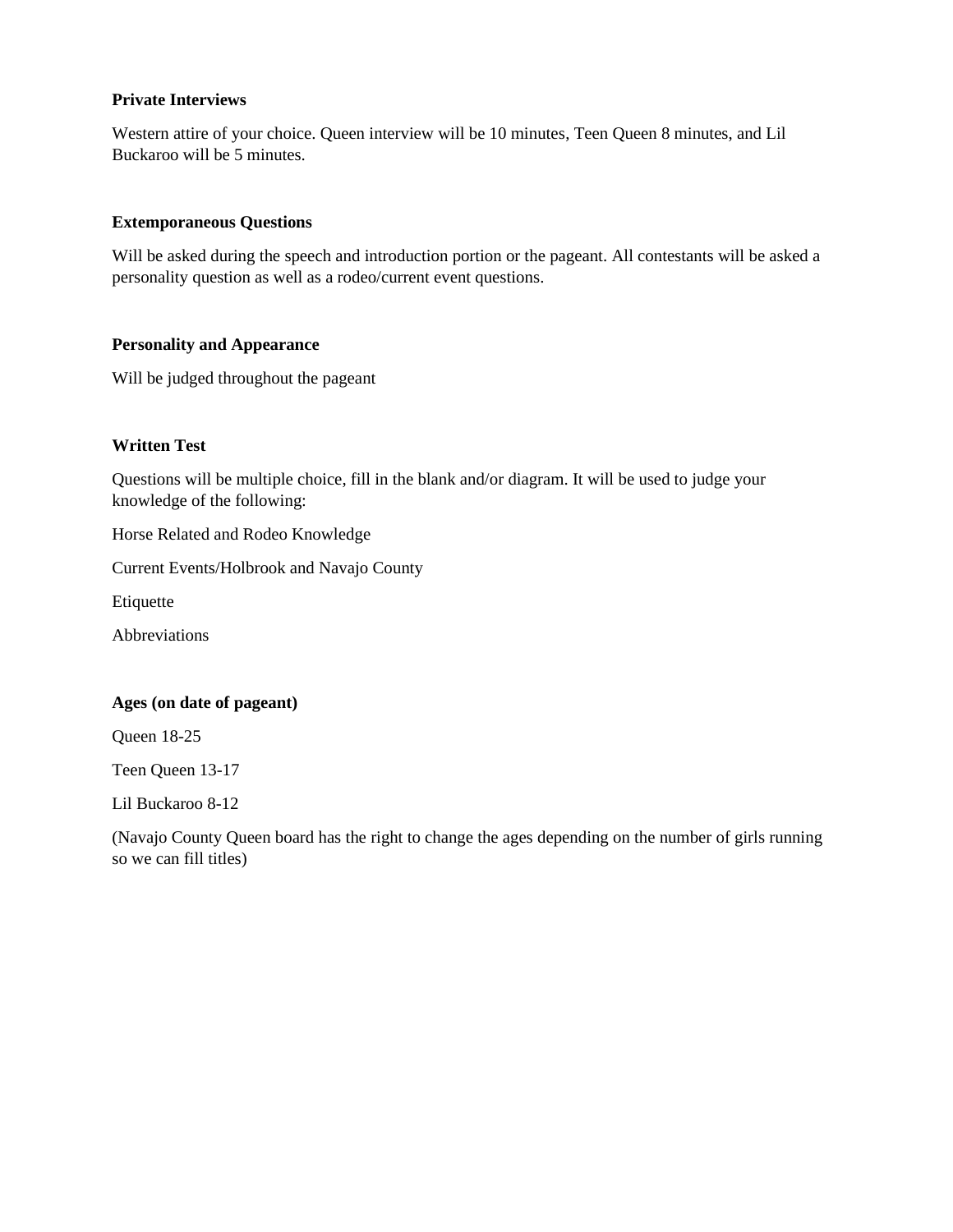### **Contestant Eligibility**

#### 1. *Complete application is due no later than 5:00 p.m. on Monday, September 26, 2022, in the Navajo County Fair Office.*

2. Shall attach a copy of birth certificate to application.

3. The entry application, which includes a waiver (to be notarized) will be signed by the contestant as well as the parent/guardian.

4. Shall be a citizen of the United States of America and a legal resident of Arizona.

5. Shall be an active student or high school graduate or equivalent

6. Shall not currently be a titleholder of any other pageant, if chosen and you are currently holding a title, she forfeits that title. May not run for any other title except for Miss Rodeo Arizona or Miss Rodeo Teen Arizona, until the completion of your reign.

7. Shall not have been convicted of a felony, never have been married, had a marriage annulled, or currently living with a significant other, or now or ever been pregnant.

8. Shall comply with all rules outlined herein. Navajo County Fair and Rodeo reserves the right to disqualify any contestant for rule infractions.

9. Any drug or alcohol use during the pageant and/or your reign will result in the forfeiture of your title, buckle and crown.